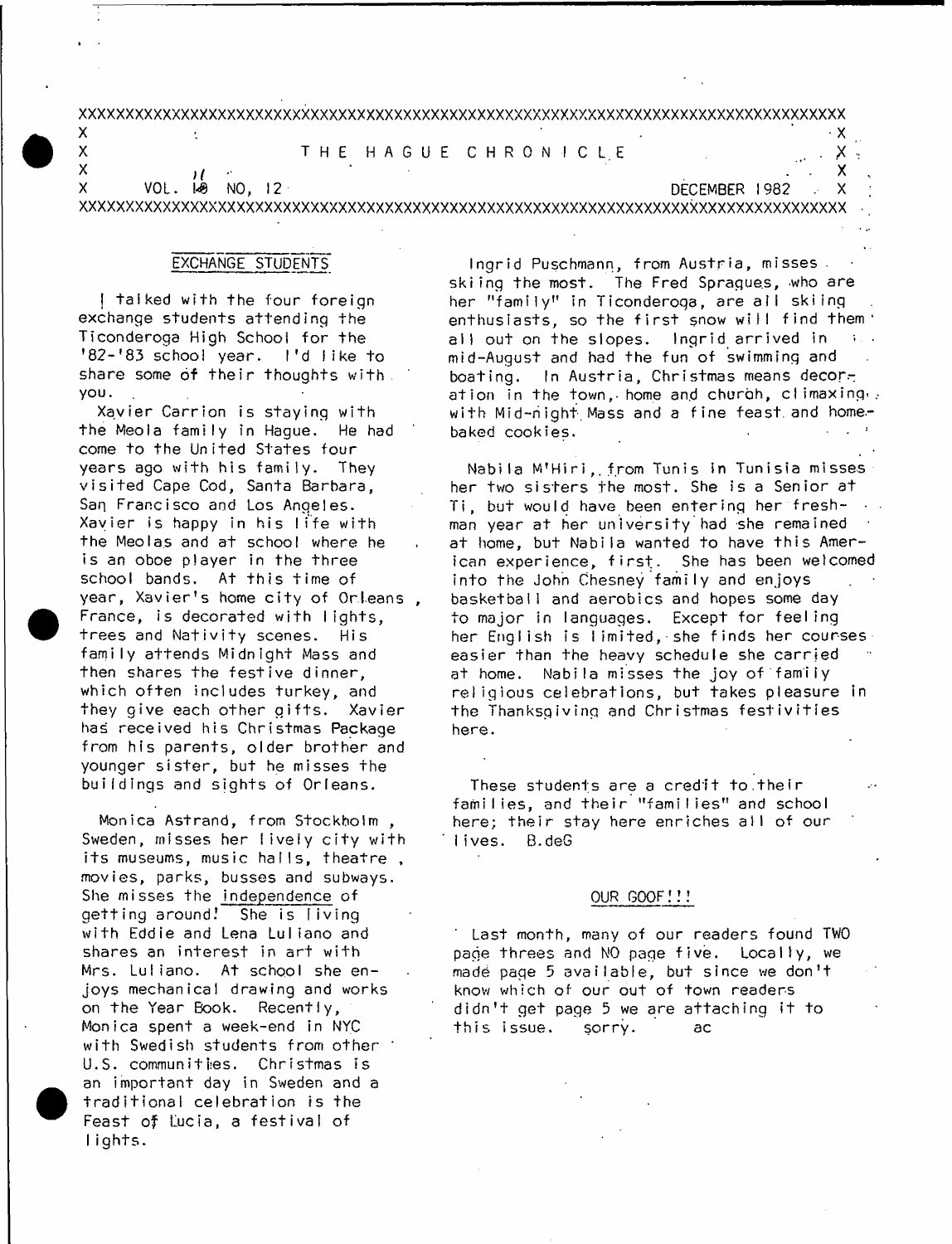"ON November  $16$ , 1982, there yas a public meeting regarding the funding of a town zoning administrator. This was due to the fact the; Lake George, Lake Champlain Regional -Planning Board is no longer able to fund this project, after approximately five years of doing so.

Immediately after the public meeting the Town Board held a special meeting to vote on whether the town should take over the funding. I voted against this expense. Oh the surface it might appear that I was against zoning for Haque, which is not the case. I believe our town needs planning and zoning to fit the needs of the town. Regardless of whether we spend our tax dollars for a zoning administrator or not we will have planning, zoning and sanitation codes through at least three state agencies; namely A.P.A., Environmental Conservation and N.Y. State Dept. of HeaIth.

It is my feeling that these State Agencies should administer and police the laws that were written by the State. This responsibility should not fall on the small town of Hague." and Robert N. Patchett, Councilman

Board Members Bolton, Frasier, Henry, and Middleton voted to retain the position of Developmental Administrator for one more year. Mr. Foster, agreed to a reduction of salary from \$8; 000 to \$5,000, The Lake George - Lake Champlain Regional Planning Board has agreed to fund \$2,500. and the Town \$2,500. of Foster's salary.

ac

## CASE CLOSED

On December 3, in the Warren County Municipal Center Court Room the case of the Warner Stallman structure was heard. The final decision was that Mr. Stallman is required to move the structure 10 feet from the northerly property line to conform with the Town of Hague Zoning Ordinance which requires a minimum of 10 feet for a side yard. ac

## VIEWPOINT C\*H\*R\*I\*S\*T\*M\*A\*S

Cups of cheer and Children laughing Holly decks the halls and houses Ring bells, jingle chime the message Infant birth is celebrated Snow flakes dance and softly cover Trees alight and candles gleaming Mistletoe and Music making A! IeIu ia Scrooge is saved. S.C. '32

## COOKIE SALE

Jody Cole informs us that the Girl Scout Cookie Sale Crusade gets underway about January 7, '83. Please make the girls feel welcome when they arrive at your door totake your.cookie order.

## RUDOLPH THE RED-NOSE REINDEER?

Have you taken a good look at the N.Y. State Department of Transportation deer crossing signs in Hague, lately? They have all "grown" small, Rudolph like, red noses? HO! HO! HO!

## "IT" FINALLY HAPPENED!

i

There was a nip in the air as the crowd gathered on the top of the hill. Beauty was every where, but that isn't why they came. A year of expectation finally was to bear fruit. A bottom was pushed and the new trash compactor did it's work at the Hague Sanitary  $Landfill.$  Thus begins the first step in a cleaner landfill!

Effective Dec.  $14$ , 1982, the Hague Sanitary landfill will be open the follow ing hours: Tuesday, Wednesday, Thursday and Friday: 10am to 5pm. Saturday, 8am to 8 pm. Closed Sunday and Monday. The schedule will change during the summer months. ac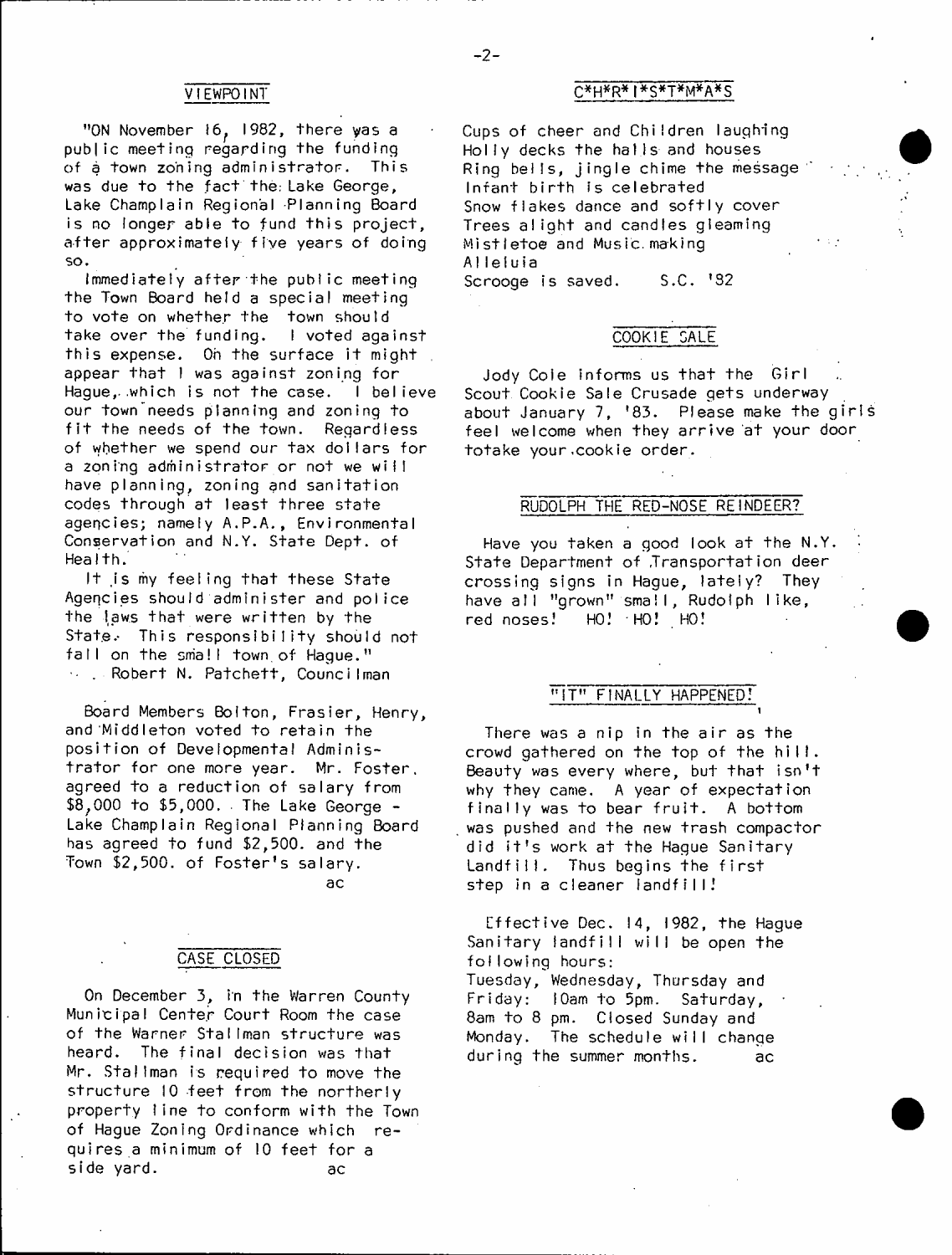## NOVEMBER 18 ZONING BOARD OF APPEALS

A Public Hearing was held on three requests for variances at 8 pm.

1. Art Steitz's request to add a cantilevered bay window to the rear of his home was granted.

2. Frances Jones' request for a variance to allow her house, under construction, to remain 14 inches closer to the side yard allowance than permitted in the Hague zoning ordinance was granted with conditions, such as, a  $$10,000$  performance bond be posted, the building be completed externally prior to Sept. 1, 1983 and that a signed contract, with a different builder, be obtained before the stop-work order is rescinded.

Ms. Jones' attorney, Dan Smith, requested that Ms. Jones be allowed to stabilize the building prior to winter since it has major construction defects and could collapse. This was granted.

3. Dr. Serlin's attorney, Robert  $\footnotesize\substack{\text{Stewart, Esq. can}$  came before the Board  $\bar k$ ith Dr. Serlin's request for a varience for his deck/dock. (see the Nov. issue of this paper for details). The Warren County Planning Board disapproved of granting the variance. majority, plus one, of a municipality board is required to over-rule the recommendations of the Warren County Planning Board. The Hague Board reviewed the application and concluded that a variance is not required since 100 feet is deck and the remainder is dock and is under the jurisdiction of EnCon.. , ac

## SOUP LABELS

The Ticonderoga Elementary School is collecting Campbell's soup labels. The labels will be exchanged for audio Visual and/or library reference materials. The collection will continue until February II, so even if you don't have children in the school you have plenty  $f$  time to mail them. Ti's zip is: 1 2 8 8 3

#### DECEMBER 2 PLANNING BOARD

E. Gilbert Barker, realtor, representing Robert Stone of Cape Cod Village, presented a proposal to install an alternate septic system on the Stone property. The lot depth is 86 feet, therefore it is impossible to conform to the 100 foot set-back from the brook running at the rear of the lot. The request was denied as an alternate system, namely, a holding tank, is possible and would conform to the Hague Sanitation Code.

EnCon submitted the plans for a twostory boat house and dock proposed for the VanVoorhis property. The total size of the construction would be 39 feet by 57 feet. EnCon was soliciting input from the Town, but the necessary permits would be issued by EnCon. ac

### LFTTFRS KEEP US GOING!

"I really enjoy reading the Hague Chronicle. You and your staff do an excellent job. The Chronicle is the only source of complete information about what is happening in our town! I wonder if most people realize the vast amount of volunteer time that goes into assembling this newspaper! I want to express my appreciation to all of you for a job well done."

Jacqueline L. Fort

## CORRECTION

As a result of an article in last months Hague Chronicle, we learned that we erroneously reported that the Town of Hague had not been notified by any NY State agencies that dredging and the installation of culverts were to take place at the VanVoorhis property. Hague's Town Clerk had failed to notify, Supervisor Bolton and Planning Administrator Foster that permits had been issued. Thank you Mrs. VanVoorhis for correcting this error. ac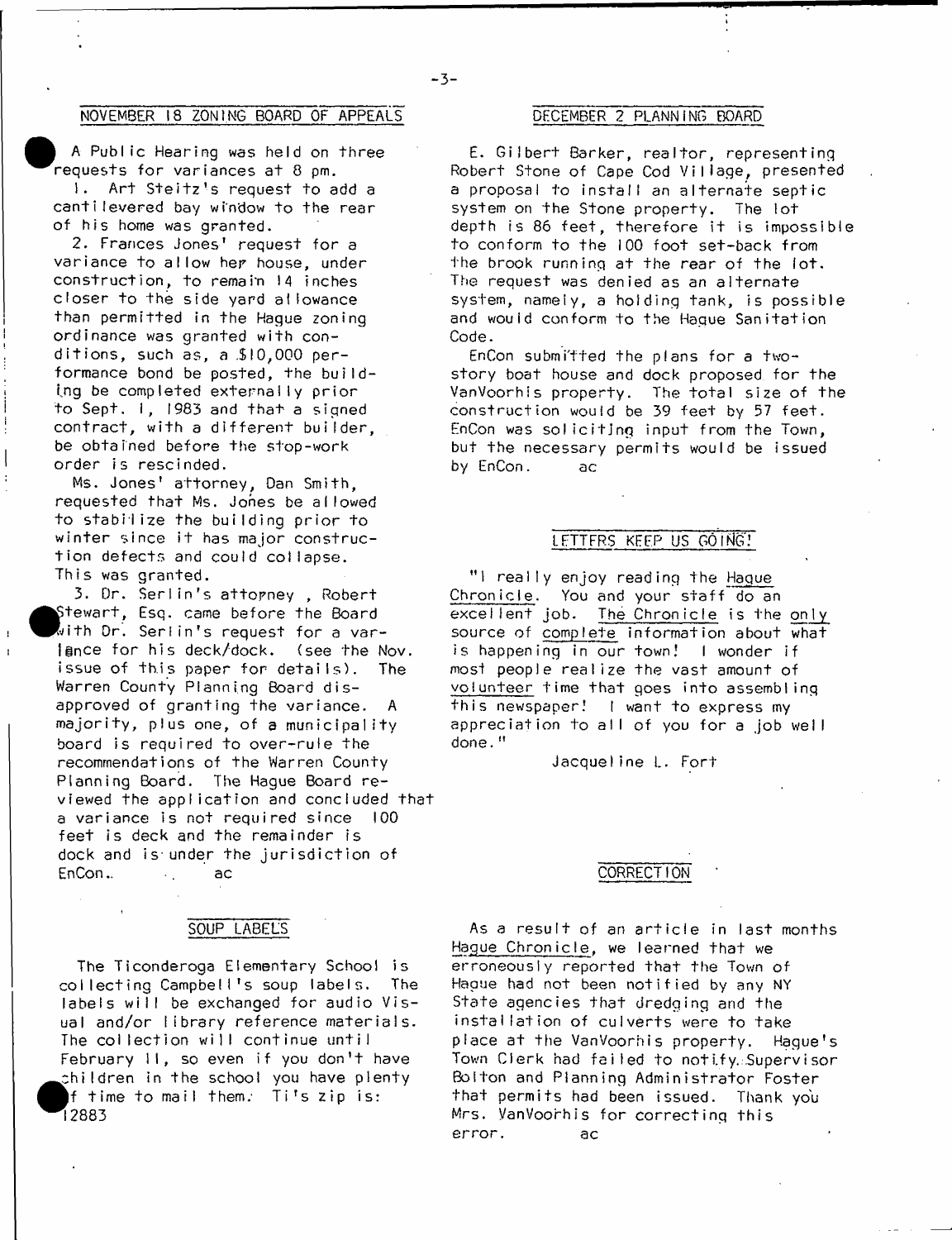## STILL SINGING IN THE RAIN (ACID) WEATHER OR NOT DEC. 10, 1982 (see Dec. Chronicle '81)

1. Acid Rain is real,  $2/3$  at least man-made. (A.R. the catchall term for percipitation laced with suffuric &  $n$  itric acid).

2. I should be handled as an immediate problem and NOT something to be dealt with at a relaxed pace over a long term.

3. ACID FOG in Los Angeles is 100\$ more acid than rain.

When I saw on the evening news that the Los Angeles FOG situation was being compared to a Bathroom Liquid Cleaner. I decided to forgo anymore depressing comments on the issue.

I saw Seasons Greetings to the friends and readers who have added to my files on this vital subject. Ed Crabbs, Ginny Shattuck, Dr. Bob Hume, Dr. E.F. vonWettgerg, Jr. (Ted) and Aggie vonWettberg.

Anyone interested could persue the following:

NYT imes - J I / 14 - f u l l page debate by noted atmospheric scientists entitled. "Are Enough Data in Hand to Act Against Acid Rain?" #2 above. Answer - YES.

Page 96, Newsweek. *\7f* 13. "Watch Out For Acid Fog." Findings from Caltec, Chemist Michael Hoffman, featured. He appeared on C.B. S. Evening News, 11/8. Let;s ski away and forget acid snow,

etc., etc.

M. Broderick

## YOUTH COMMITTEE CAROLING & CHRISTMAS PARTY

On Tuesday, December 21 at 6 pm, youth from the Haque Youth Program, the Nesleyan Methodist & Hague Baptist Churches will gather at the Baptist Thurch parking lot to enjoy some seasonal :aro!ing. Following the caroling, a ll vill return to the Baptist Church'Annex for snacks and gifts.

Each participant is asked to bring an inder one dollar gift. Donations of ;ookies would be appreciated.. Please :all Aggie Watts, 543-6598, for more  $information.$  MB

Bet you all were wondering if winter would ever get here or not. Why, just. last Saturday the fourth it was a summery 68°F with enough sun for a tan. Then it came, slow at first, with only a slight chatter on the window panes. By early morning all was white with a cold Artic wind blasting against the house. That  $\cdot$  night the mercury dropped to 8°F with wind of 35 MPH giving a warm wind chill of.  $"$ -34 $^\circ$ F", where-as Old Forge had a  $-15^\circ$ F with a wind chill of  $-60$ °F. Enoc said, "It were enough to stall and deep freeze a duck in flight. "He swears he saw a whole flock drop out of the sky in such a storm before. Well winter is here and the birds have long headed South, at least the smart ones did. Just before the storm I even saw a chipmonk who couldn't decide if it was Spring yet. The current temperatures for the season are still  $20\%$ higher than the norme. The water temperature at the I8inch level is now 42°F down 10<sup>0</sup> from last month.

Time to go out and fetch in the Christmas tree. This year Enoc bet Eban a jug of cider that his tree would be the straightest. After two whole miserable days of trompin through the woods Enoc brought in his tree. While Eban thought he'd be smarter and went to the saw mill and got himself a straight pole with the bark still on and bored holes into which he stuck pine branches. Enoc upon seeing the hoax laughed to himself and gladly gave Fban the jug of cider. Two days went by when the whole town was woken by the screams and shoutstas Eban's wife, Jessica chased him clear over the ridge, as all the needles fell during the night onto her shag rug she had just made. Remember to keep the stump of the tree in a basin filled with water away from anything hot, and get rid of when it dries out, as it can be a potential fire hazard. Enoc wishes you all a warm merry Christmas and a happy New Year.

Strung up in ornaments!

Eloc Salguod

-4-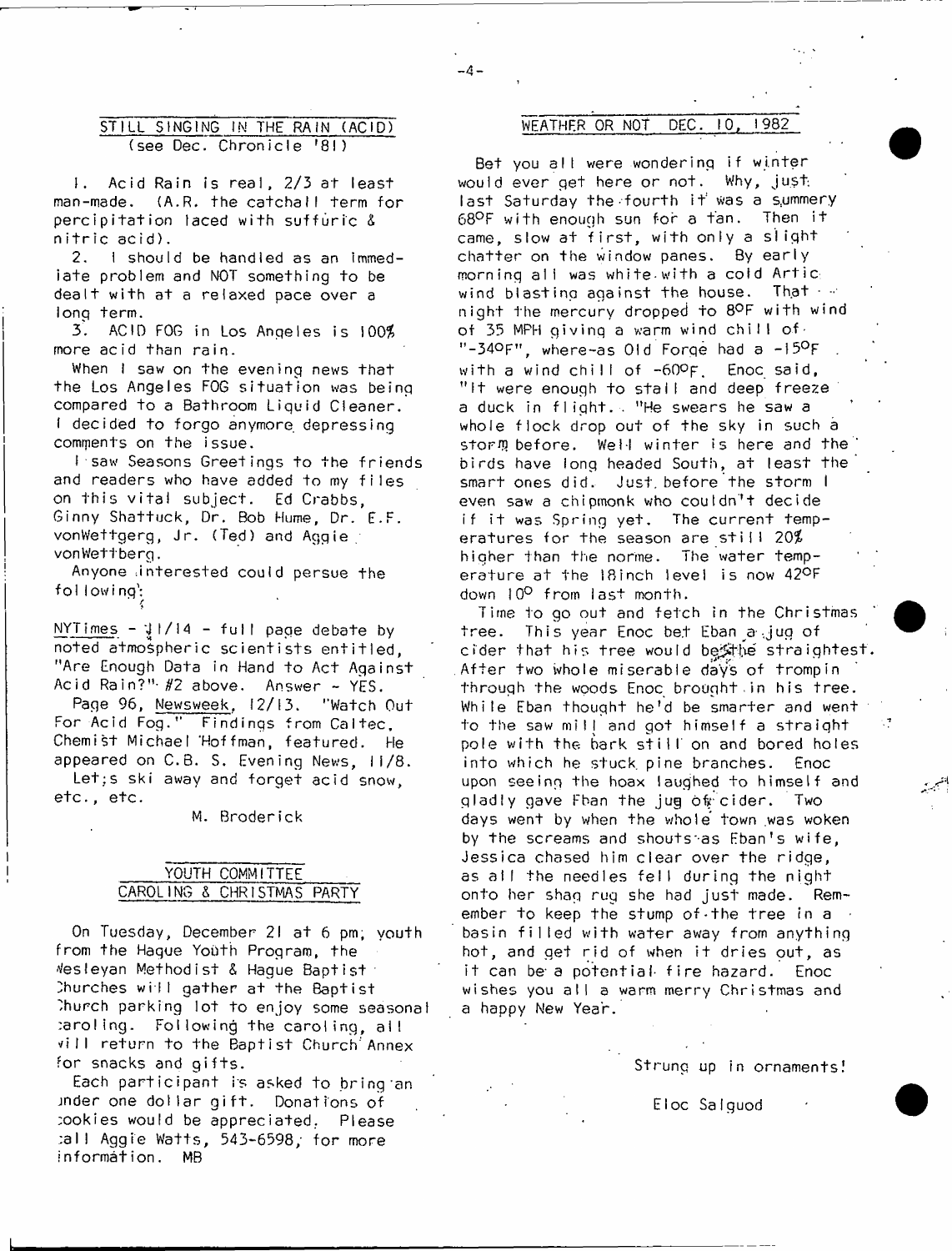## SCHOOL DISTRICT EQUALIZATION RATES

The following is the major portion of a letter addressed to Richard E. Bolton, Supervisor, Town of Haque, from the State of New York Division of Equalization and Assessment. It is in response to Resolution  $#15$  adopted by the Hague Town Board on October 12, 1982, concerning inequities in the school tax rate.

 $"$ ...The resolution conveys the impression that the people of Hague attributes recent increases in school taxes to a combination of the consolidation of the school districts and differences in the quality of assessment administration in. the two assessing units, and that the situation could be remedied by the establishment of special equalization rates for the portion of the school district which falls in each pursuant to subdivision 2 of section 1314 of the Real Property Tax Low.

"Our analysis indicates that the levy for the school district increased by  $13.6\%$ overall between the 1980-81 school year and  $1982-83$ , but that the increase for the Ticonderoga portion was only 8.3% while the increase for the Haque portion was 26.3\$ The disproportionately larger increase for the Hague portion is further reflected in the shift in the proportion of the total district levy born by the Hague portion, which increased from 29.4% of the levy in 1980-81 to 32.6\$ in 1982-83 while the Ticonderoga share of the levy decreased from 70.6\$ in 1980-81 to 67.4\$ in 1982-83.

"Our data indicates, however, that the shift of the burden to Hague since  $1980-81$ is associated with neither of the factors suggested by the resolution, but rather the significant differences in the rate of increase in market value estimated by our recent market value surveys.

"The 1976 & 1978 market value surveys reflect very substantial market value trends on lake-front property in the Town of Hague. This has brought about full value increases averaging in excess of  $13%$ a year over the last four years as a result  $\bullet$  $\mathbf{A}$  the advancing of the full value standard  $be$ ing used in state equalization rates.

"At the same time, no similar large full value increases have resulted for the Town of Ticonderoga. In fact, the rate of full value increase attributed to the advancing of the full value standard has been less than  $4\frac{7}{6}$  a year.

"...W ith respect to the request of the Town that independent surveys be conducted pursuant to section 1314, lacking sufficient evidence to demonstrate inequities exist, such extra surveys are not presently feasible. In any event, subdivision  $2$  of section  $1314$ generally applies when a portion of an assessing unit in a school district is assessed on the average at a different percentage of full value than the town as a whole. Since the vast majority of the properties in both towns are in the school district, any question of possible inequities should be raised relative to the town as a whole.

 $"$ ... In the meantime, no further shift will occur in 1983-84 because the full value standard associated with the 1982 state equalization rates will remain the same as in the prior year.

"I hope I have furthered your understanding of the effects of changes in equalization rates on local school levy apportionment..."

The letter was signed by Robert F. Jone Deputy Executive Director for Equalizatio

I would like to quote another Jones. namely, John Paul..." I have not yet begun to fight." This quote sums up the response of Supervisor Bolton's reaction to the above letter. ac

## A CLOSING

We are sad to report that Dorian's in Ticonderoga has gone out of business as of January 15. This store, originally Ti Economy, has been in business in Ti for 50 years, 30 of them under the owner-ship of Mr.& Mrs. Hans Katzenstein. They will continue to operate their two stores in Saranac Lake. The National Army Store plans to open a store in the former Dorian's.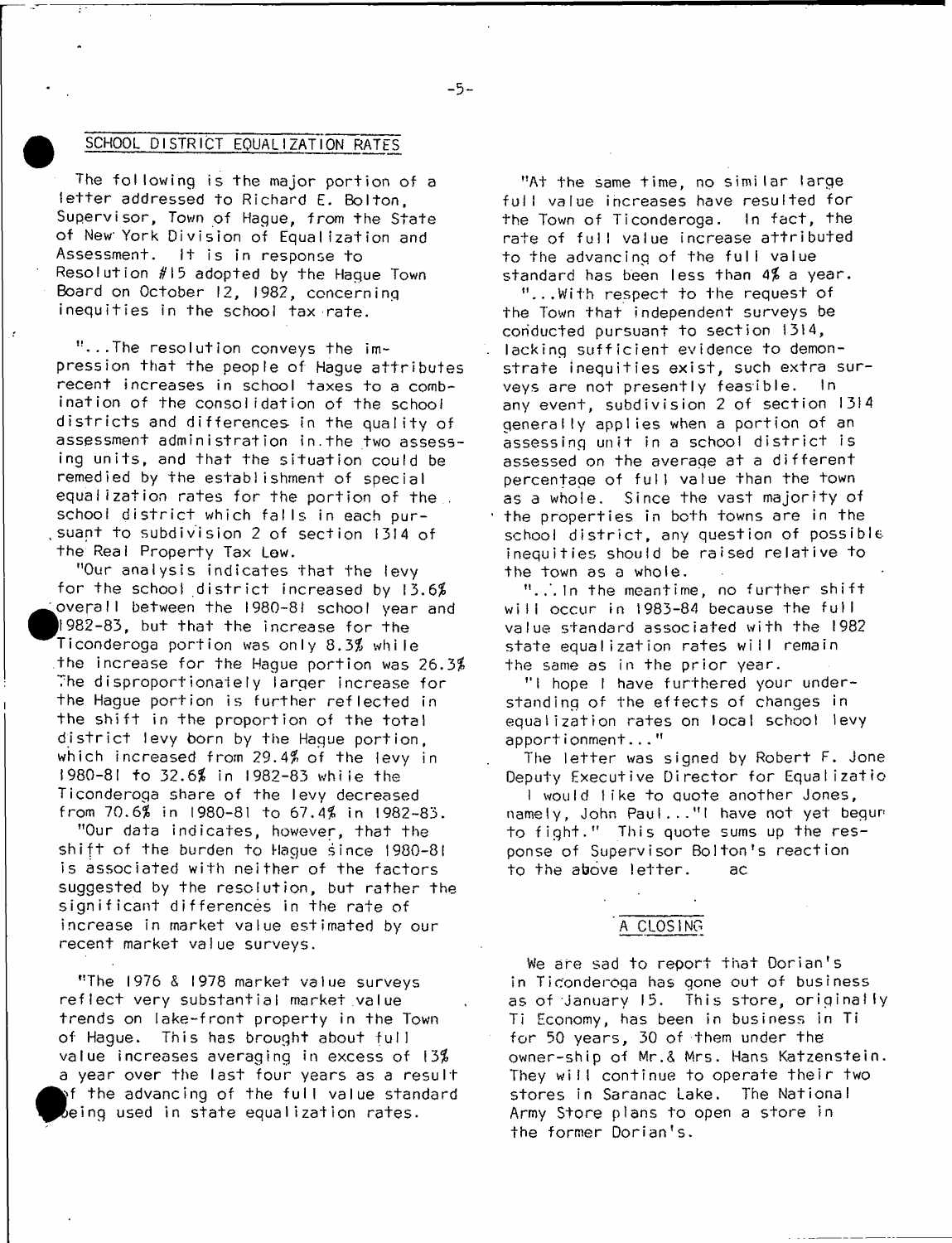## THIS ONE GOT AWAY A SWIMMING IDEA

Recently, I embarked on my annual pilgrim age to the happy hunting grounds known as the "southern tier" with my usual high expectations of bagging a deer.

Our party started out on the first day in the pouring rain but that was no detearent. We were all seasoned hunters used to coping with the elements in our quest for "venzin". As I was slogging along I spied a deer, quickly raised my qun and fired. He was wounded but not down. Upon reaching the spot where he had stood when shot I could see blood on the ground and knew that I would have no trouble tracking him. I felt he was badly wounded and could not go far. After ten minutes or so I felt I was getting close but just then I heard another shot not too far away from me in the direction my deer had headed. When I finally reached the downed deer there was a hunter already qutting him out. When I remarked to him that I had wounded the deer and had been tracking him he said, "Maybe thats so but it's the one that finishes him off that takes him home". I our own hills of Haque we have a different motto but "When in Rome...." However, I did not return home without a deer, but thats another story.

Dick Bolton

## THE PERFECT TREE

"A few days before Christmas we went in a body with my father to the woods in search of the perfect tree. We usually chose one no taller than my arms reach, for as the eldest it was my privilege to place a gilt star at the very top. We had a few ornaments kept from year to year and this star was one of them. All the rest were made by us--chains of popcorn, gilded cones, and cotton batting snow. I can still smell the fresh, green odor of spruce in our living room and see the festoons of ground pine draped over the cornices of the windows." with permission . from: Growning Up Wild, by: Dorothy (Watts) Goodfellow

SATURDAY, DECEMBER FOURTH, 1982. One of Haque's distinguished SENIOR Citizens noted that the thermometer stood at 68 degrees with the water temperature at 46 degrees. We don't know if he hung his hat from a hickory limb, but we do know, HE WENT IN THE WATER! Says he enjoyed a nice swim. in the beautiful waters of Lake George. Perhaps the I Love New York campaign should advertise Haque as year 'round water sports? MB

## THEN WAS THEN, BABY. NOW IS NOW!

DECEMBER NINTH, 1982 and the waters of Lake George no longer beckon swimmers. At  $6.30$  am the air temperature stood at 34 degrees at a northernly point on our Lake with winds gusting from the northeast at 45 miles per hour, and holding study at 30 mph. By early afternoon the temperature had plummeted to 14 degrees while the wind continued to howl, causing rapid cooling of the water and sending the vapors swirling toward the shores where they quickly form into cylindrical icicles; beautiful, but definitely, no longer swimming weather! ac

#### HAGUE AMBULANCE UP-DATE

Many of our readers have already sent in contributions for our new ambulance and to them we say a BIG THANK-YOU! \$13,000 more is needed to complete the payments on our super new ambulance. Let's finish the job in  $182$  so our ambulance volunteers won't have the added burden of raising money to pay the interest charges.

Send your TAX-DEDUCTIBLE donation to: THE HAGUE AMBULANCE FUND, HAGUE, NY 12836...THANKS!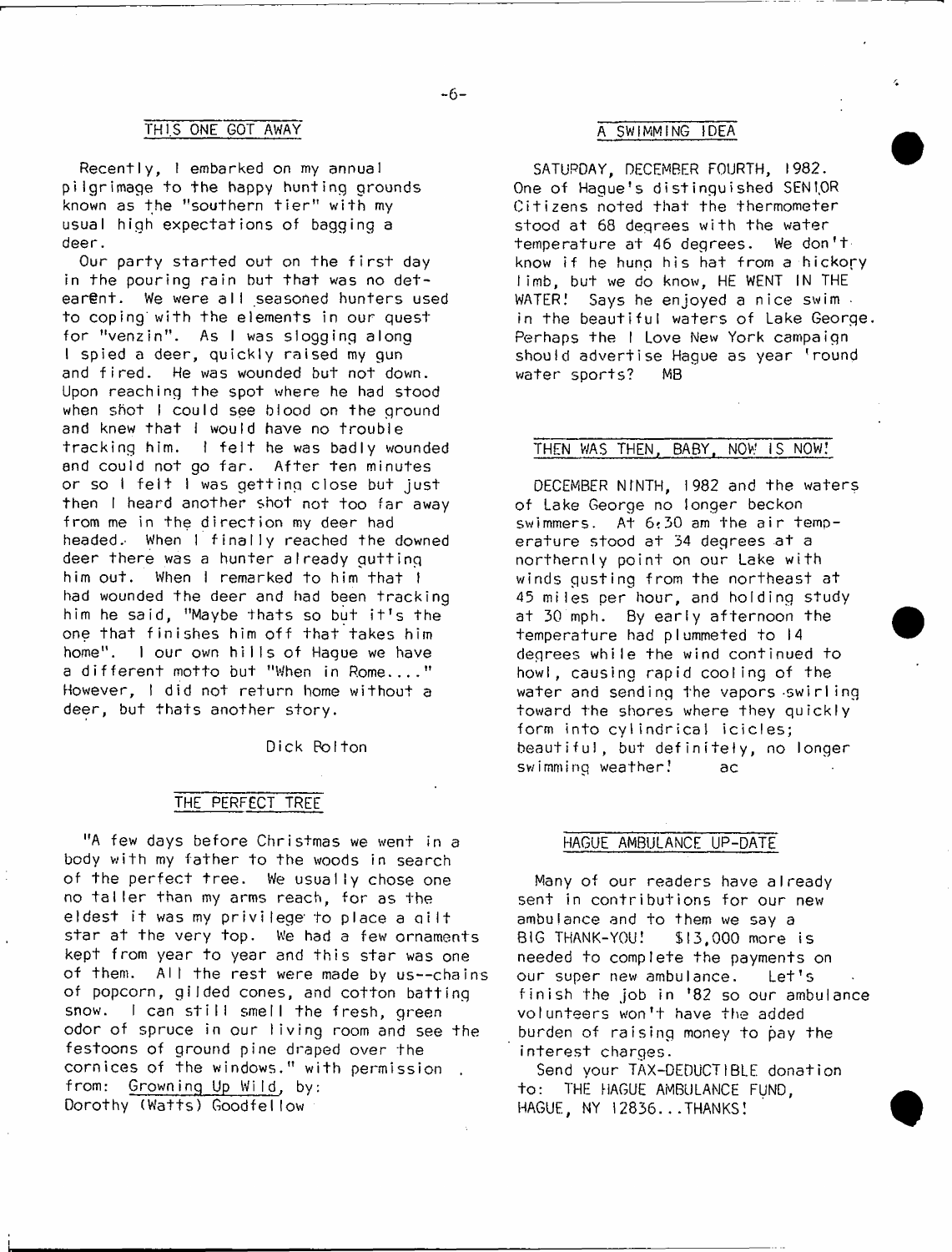#### SOUNDINGS

BORN  $-$  a daughter, Emily Ernestine to E lizabeth and Ronert Underwood. December 5 in Haymarket, VA. Grandparents are John & Jan Breitenbach of Silver Bay.

MARRIED - Peter A. Frasier of G raphite to Jeanette Huck of Bolton Landing, December 4 in the First Methodist Church, Warrensburg.

MARRIED - Gary Bogle of Hague and Fayetteville, N.C. to Kelly Jeanne Pearsoll of Castleton, NY on September 18, at the McCoy home on West Hague Rd. Town Justice Harvey Yaw officiated.

 $MARRIED - Patricia Reath of NJ &$ Cape Cod village to William Graves. Jr. of Atico, NJ on September II. Justice Yaw officiated in the South Ticonderoga Chapel.<sup>1</sup>

DIED - Edna F. Seibert, 76, on Nov. 24 in Lisbon, Ohio. She is survived by her daughter, Mrs. Ray (Evelyn) Monroe of Graphite.

DIED - S. Richard Frasier, 61, on Dec. II. He is survived by his wife, Mrs. S. Richard (Elaine) Frasier and his son, Richard A. Frasier.

ANNIVERSARY--Mr. and Mrs. Frank Martin of Hague celebrated their 69th anniversary on December 4.

RJCHARD STRUM - is statistician of a the Varsity Basketball team of Houghton College and enjoys traveling with the team to such places as Indiana and Ottawa, Canada.

JUSTICE RECERTIFIED - Town Justice, Harvey E. Yaw attended the Justice School at Clinton Community College and received Certification.

YOUTH GAME DAYS - Youth director, Agnes Watts has announced that during the winter months, games will be held in the Town Hall on Sunder afternoons from I to 4 pm unless some special Town event is scheduled.

## CHAMPS - CONGRATULATIONS!

The 1982 J.V. Football Championship of C.V.A.C. belongs to the Ticonderoga Sentinels. Paul Belden . of Hague was a member of this team that finished the season with a  $7 - 1$  record. They won their final game against a strong Saranac team with a  $14$  to  $7$  win. Art Belden & Michael Starmer were members of the Ti varsity team.

#### HAGUE STUDENTS HONOR ROLL

#### FIRST HONORS:

Paul Bel den, Catherine Meola, Jeffrey Plass, Tonia Cole, Norma Strum, Rudolph Meola, Timothy Strum,' Tina Belden, & Jennifer Fitzgerald.

#### SECOND HONORS:

Elizabeth Monroe, Lana Ross, Mary Smith, Bonnie Swinton, Tammy Yaw, Daniel Relden, Tom Denno, Tracy Stull, Katy Laundree, Jackie Dunsmore, Michael Stormer, Scott Rockwell and Lisa Capone.

Congratulations and keep up the good work!

#### GYMNASTICS TEAM WINS!!!

Lynn & Lisa Coffin, Toni & Tara Cole, Lana *&* Janet Ross and Jo McLean traveled to Plattsburg. as part of the Ticonderoga gymnastics team and brought home the Champlain Valley Athletic Conference Championship. The team had a perfect season with a 16-0 record. Lynn Coffin is Section VII: five event champion. Events are: All Around, Bar, Beam Vaulting & Floor. MB

HAPPY HOLIDAYS TO OUR FRIENDS *&* FELLOW WORKERS ON BOTH SIDES OF THE ATLANTIC. STAY HEALTHY *&*  $HAPPY$ , ... and... don't eat too much CRIST-StOLLEN MIT PERSIPANFULLUNG*!*

miggie, d o ttie , b illy , alison *&* jack